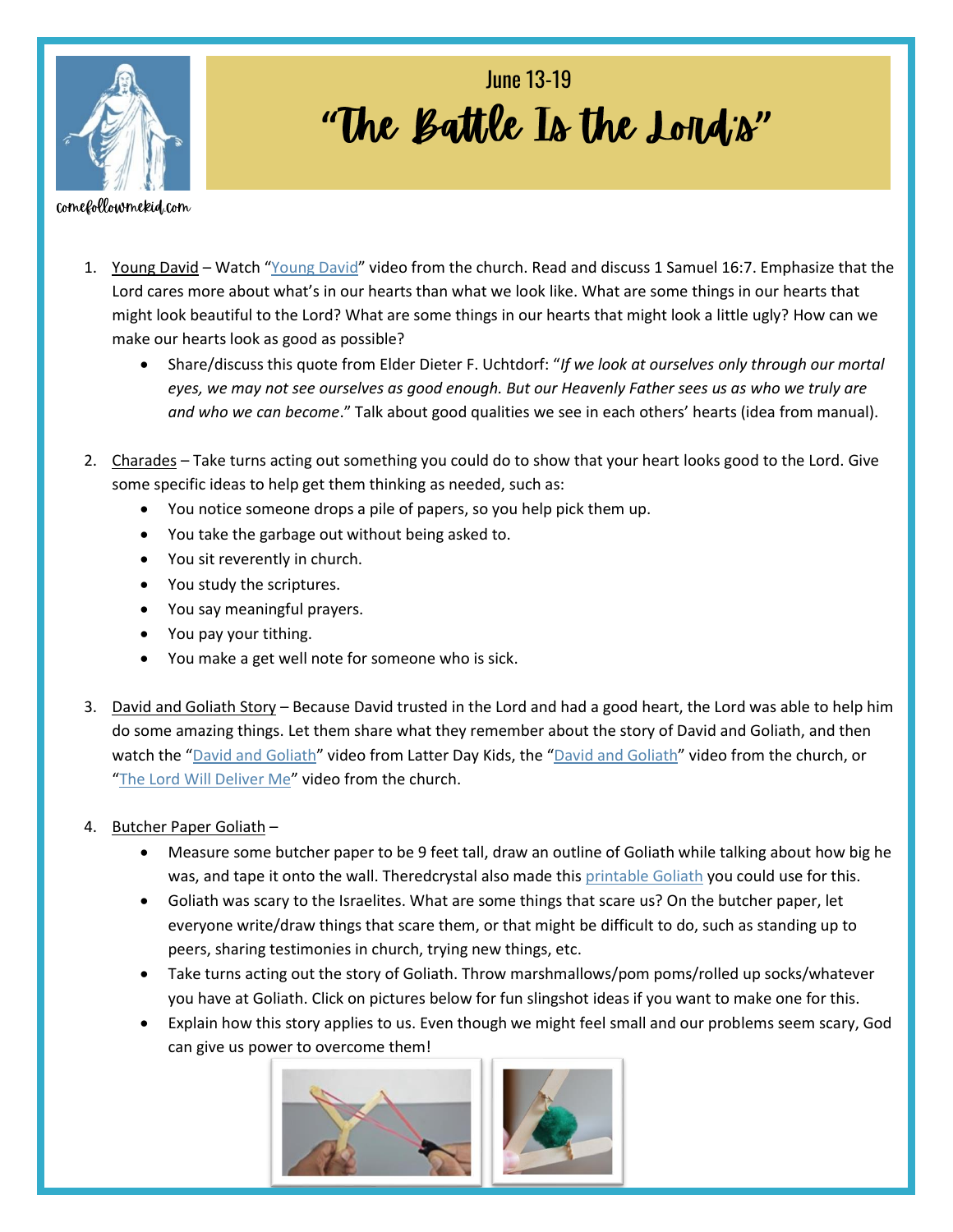- 5.  $Song -$ 
	- Practice saying, "The Lord helps me be strong!" together.
	- Play the music to "[I Will be Valiant](https://www.youtube.com/watch?v=MW2WI6sQ68c)" while everyone dances/marches around the room. Pause the music at random spots. When paused, throw marshmallows/pom poms/rolled up socks/whatever you have at Goliath and say, "The Lord helps me be strong!"
	- Testify of the love Heavenly Father and Jesus have for us and how they can help us win battles against Satan and anything that is scary in our lives.
	- Do the Scripture Draw on page 3 below.
- 6. Mini Goliath Marshmallow Questions –Print up the Goliath question pieces on pages 4-5 below. Fold them and glue them as shown in the picture so they are standing up. Place them in any arrangement you want. Take turns trying to knock them over using a plastic spoon as a catapult slingshot with a mini marshmallow on it to represent the stone. You can also just throw mini marshmallows/pom poms at them if you want to simplify. If you knock one of the Goliaths over, you will answer the question on the back of him. If you knock more than one over, choose one to answer and stand the other ones back up. Goliath picture created by Crystal from theredcrystal.org. So grateful for her talents!



7. Edible Fudge Rocks - Use the directions foun[d here](https://hungryhappenings.com/my-dad-rocks-edible-fudge-rocks-for/) to make edible fudge rocks. Talk about tools the Lord gives us to help us beat Satan, just like he used the stones to help David beat Goliath (prayer, church, scriptures, etc.). Just like David knew God was on his side and he had faith in Him, when we pray/go to church/read scriptures/etc., we can know that God is on our side and will help us with the things we need help with in life.

Additional Ideas.

More Great Free Ideas at [www.theredcrystal.org](http://www.theredcrystal.org/) [Old Testament Cartoon Videos from the Church Website](https://www.churchofjesuschrist.org/study/manual/old-testament-stories-2022?lang=eng)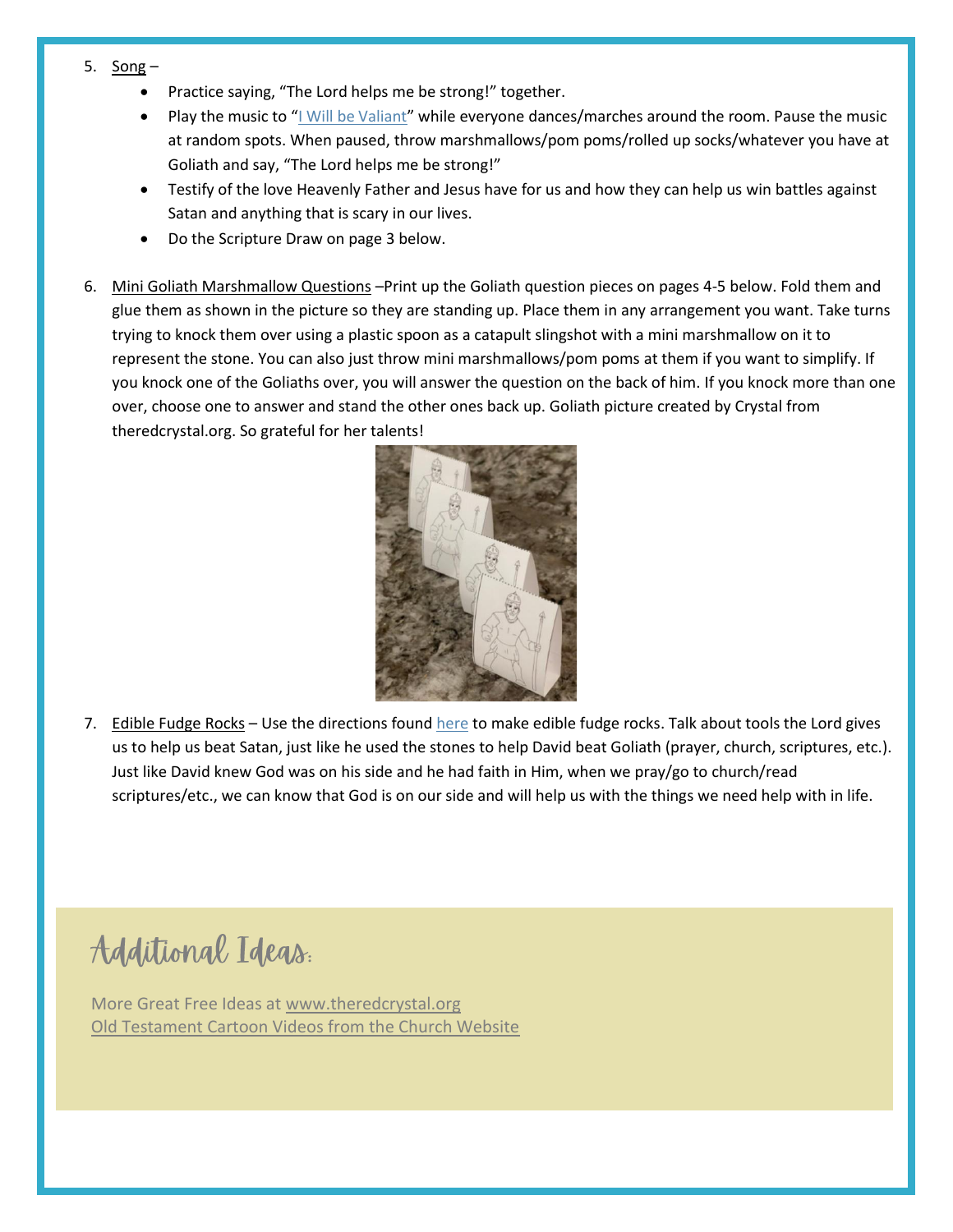## 1 Samuel 17:45

"Then said David to the Philistine, Thou comest to me with a sword, and with a spear, and with a shield: but I come to thee in the name of the Lord of hosts, the God of the armies of Israel, whom thou has defied."

Write or draw a picture of one way the Lord can give you more strength than any other weapons.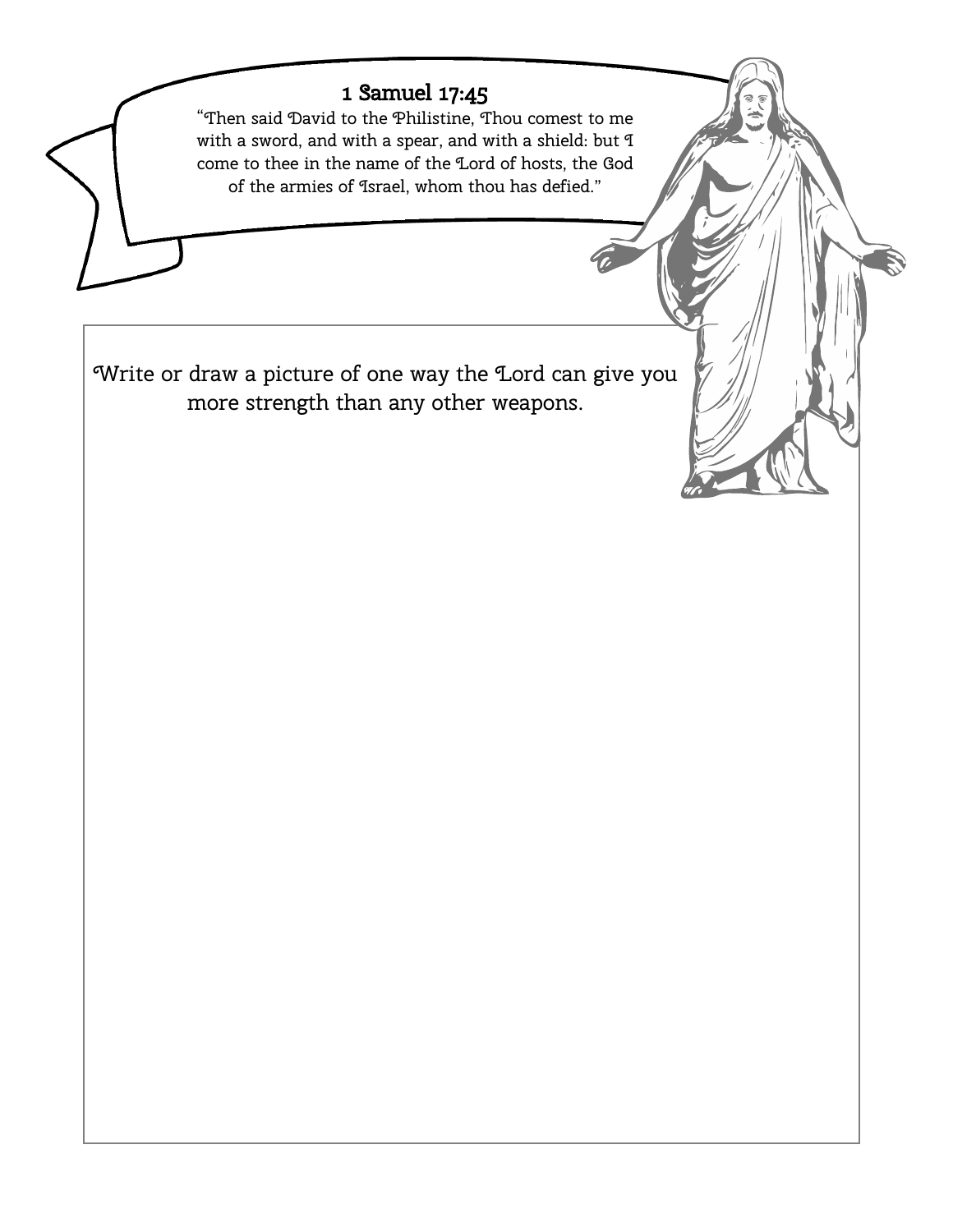